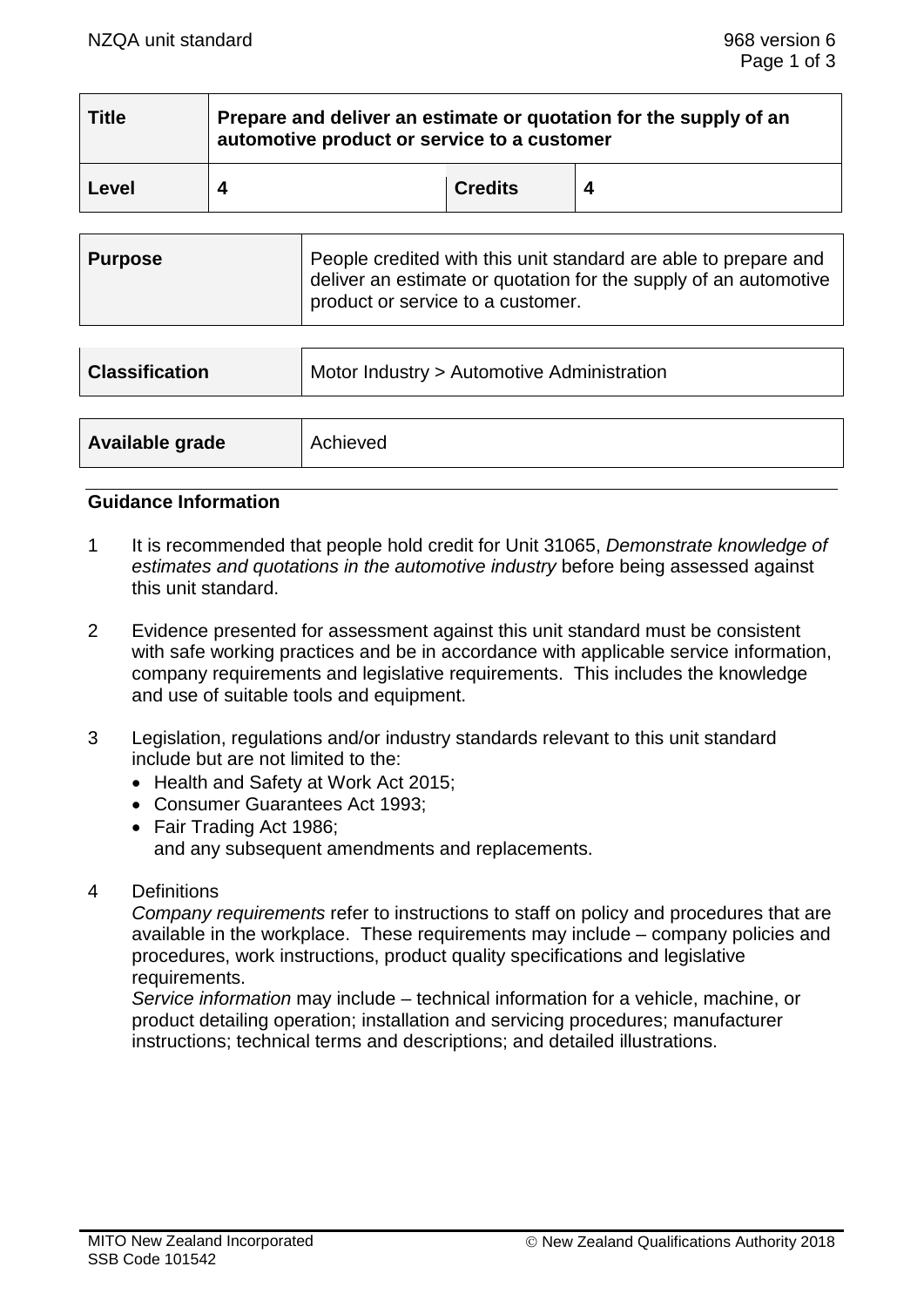# **Outcomes and performance criteria**

### **Outcome 1**

Prepare and deliver an estimate or quotation for the supply of an automotive product or service to a customer.

#### **Performance criteria**

- 1.1 Details for preparing the estimate or quotation are obtained.
	- Range may include customer instructions nature of service, deadlines; product or service requirements- price lists, estimate or quotation records; availability of parts or labour- workshop scheduling, procurement.
- 1.2 Estimate or quotation is calculated.

Range may include – price of parts and/or labour, sundry expenses, GST, negotiated discounts.

1.3 Estimate or quotation is prepared in accordance with company's pricing structure.

> Range may include – product or service description, labour time, labour rate, period of validity, warranty and service inclusions.

- 1.4 Estimate or quotation is delivered or presented in written form to the customer.
- **Planned review date** 31 December 2023

#### **Status information and last date for assessment for superseded versions**

| <b>Process</b> | <b>Version</b> | <b>Date</b>      | <b>Last Date for Assessment</b> |
|----------------|----------------|------------------|---------------------------------|
| Registration   |                | 9 November 1993  | 31 December 2020                |
| <b>Review</b>  | 2              | 4 October 1996   | 31 December 2020                |
| <b>Review</b>  | 3              | 26 February 1999 | 31 December 2020                |
| <b>Review</b>  | 4              | 25 May 2007      | 31 December 2020                |
| <b>Review</b>  | 5              | 30 August 2018   | 31 December 2020                |
| <b>Review</b>  | 6              | 13 December 2018 | N/A                             |